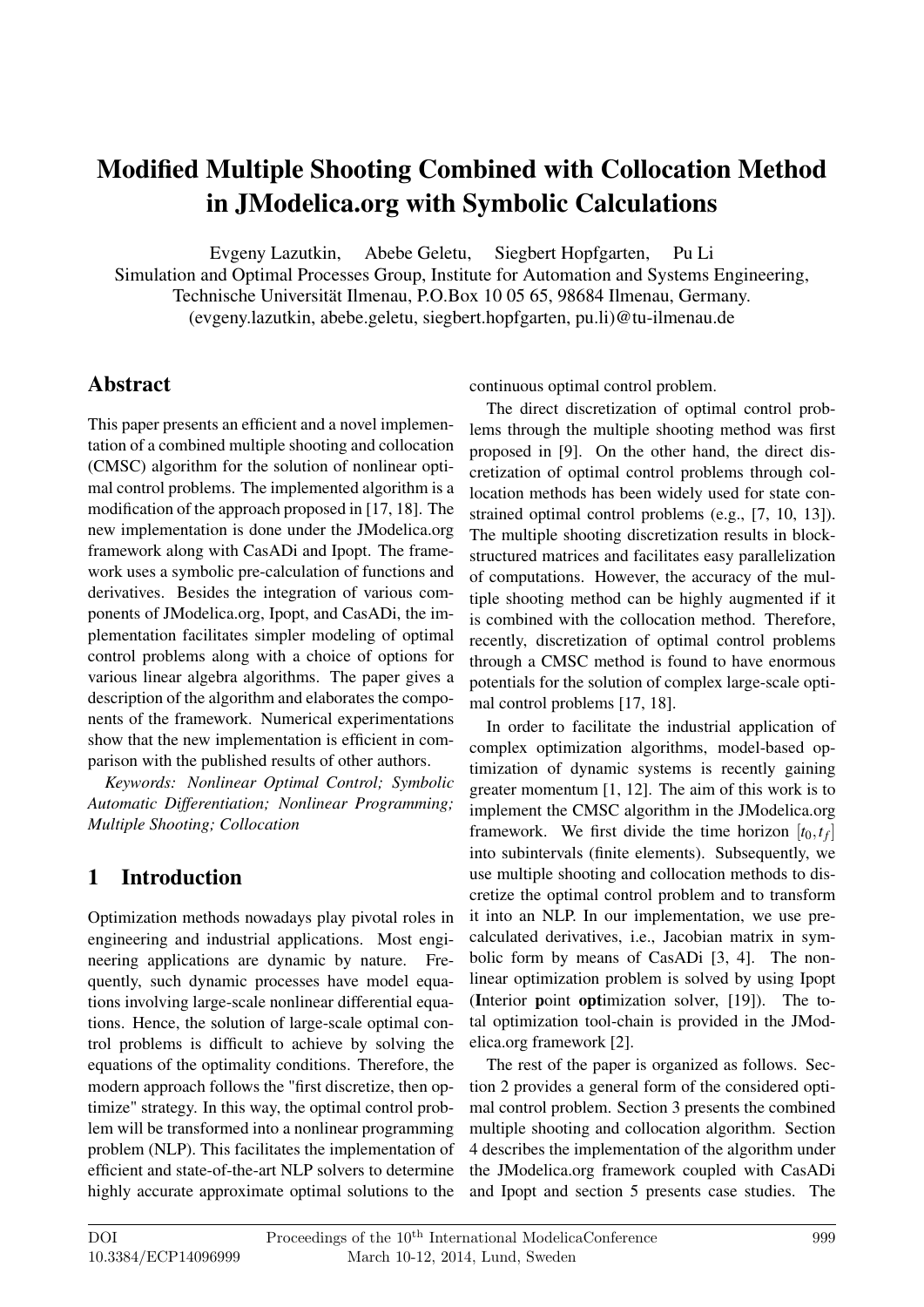comparative analysis in section 6 shows the high efficiency and viability of our implementation as compared to other implementations. The paper concludes in section 7 with a summary and future research work.

### 2 Problem definition

We consider the following general form of a nonlinear optimal control problem (NOCP):

$$
\min_{u(t)} \left\{ J = E(x(t_f)) + \int_{t_0}^{t_f} L(x(t), u(t), t) dt \right\} (1)
$$

subject to: 
$$
\dot{x}(t) = f(x(t), u(t), t), x(t_0) = x_0,
$$
 (2)

$$
g(x(t), u(t), t) = 0,\t(3)
$$

$$
x_{min} \le x(t) \le x_{max},\tag{4}
$$

$$
u_{min} \le u(t) \le u_{max},\tag{5}
$$

$$
t_0 \le t \le t_f,\tag{6}
$$

where  $x(t)^{-1} = (x_1(t),...,x_n(t))$  and  $u(t)^{-1} =$  $(u_1(t),...,u_m(t))$  are the state and control vectors, respectively. The functions  $f$ ,  $h$ , and  $g$  are conveniently defined in appropriate function spaces. The dynamics of the process is described by (2) and we have algebraic equality constraints (3). In practical engineering or industrial application, state and control variables are usually bounded. Hence, (4) imposes lower and upper bounds on the states, while (5) defines bounds on the controls. The optimization variables (typically the controls) and state variables must satisfy the model equations, the state and control constraints and the boundary conditions. Furthermore, the optimization task is limited to a time horizon with an initial time  $t_0$  and a fixed final time  $t_f$ . In this paper, time-optimal control problems will not be considered.

The optimal control problem  $(1)$  -  $(6)$  is an infinitedimensional problem. Since real-world applications have very complicated structure including nonlinearity and high dimensionality, indirect methods, like methods based on the Pontryagin's principle, are not suitable. Therefore, here the NOCP will be directly discretized by using a combined multiple shooting and collocation (CMSC) method and thereby it will be transformed to a finite-dimensional optimization problem.

### 3 An improved multiple shooting with collocation framework

For the multiple shooting and collocation discretization scheme, first the time interval  $[t_0, t_f]$  is divided into appropriate shooting intervals  $[t_i, t_{i+1}], i =$ 

 $0, \ldots, N-1$ . Then, on each shooting interval  $[t_i, t_{i+1}]$ , collocation nodes  $t_i = t_{i0} < t_{i1} < \ldots, t_{iN_c} = t_{i+1}$  are defined, so that each state variable  $x_k(t)$  is approximated by the polynomial

$$
\hat{x}_k(t) = \sum_{j=0}^{N_c} x_{ij}^{(k)} l_{ij}(t),
$$
\n(7)

where  $l_{ij}(t)$  are the Lagrange polynomials

$$
l_{ij}(t) = \prod_{s=0}^{N_c} \left[ \frac{t - t_{is}}{t_{ij} - t_{is}} \right], j = 1, ..., N_c, i = 1, ..., N,
$$
  
 
$$
s \neq j
$$
 (8)

and the variables  $x_{ij}^{(k)}$ ,  $j = 1, ..., N_c$ , represent the state values corresponding to the state variable  $x_k(t)$ ,  $k =$  $1, \ldots, n$ , at the collocation points on  $[t_i, t_{i+1}]$  with the property that  $x_k(t_{ij}) = \hat{x}_k(t_{ij}) = x_{ij}^{(k)}$ . Hence, the combined multiple shooting and collocation scheme transforms the NOCP into an NLP with the additional constraints

$$
h_{i+1}^k = \hat{x}_k(t_{(i+1)0}), i = 0, \dots, N-1; k = 1, \dots, n \tag{9}
$$

to be imposed along with the discretized constraints (2)-(5). The equations (9) guarantees the continuity of the state trajectories at the end point of each shooting interval. In the following  $h_{i+1}^x = (h_{i+1}^1, ..., h_{i+1}^n)^{\top}$ and  $\hat{x}_{i+1}$   $(h_i^x, v_i, t_{i+1}) = (\hat{x}_1(t_{(i+1)0}), \dots, \hat{x}_n(t_{(i+1)0}))$ are used for the sake of brevity. The expression  $\hat{x}_{i+1}$  ( $h_i^x$ ,  $v_i$ ,  $t_{i+1}$ ) indicates that the state variables are dependent on the initial state  $h_i^x$ , the controls  $v_i$  and the end time point  $t_{(i+1)0} = t_{i+1}$  on the interval  $[t_i, t_{i+1}]$ . The resulting nonlinear optimization problem can be written as

$$
\min_{h_0^x, \dots, h_N^x, v_0, \dots, v_{N-1}} \left\{ E\left(h_N^x\right) + \sum_{i=0}^{N-1} L(h_i^x, x_i, v_i) \right\} (10)
$$
\nsubject to: 
$$
h_{i+1}^x - \hat{x}_{i+1} \left(h_i^x, v_i, t_{i+1}\right) = 0,
$$

$$
i=0,\ldots,N-1,\quad(11)
$$

$$
G(h_i^x, x_i, v_i) = 0, \ i = 0, \dots, N-1, (12)
$$

$$
h_0^x - x_0 = 0,\t(13)
$$

$$
x_{min} \le h_i^x \le x_{max},\tag{14}
$$

$$
u_{min} \le v_i \le u_{max},\tag{15}
$$

In problem (10) - (15) on the *i*-th shooting subinterval,  $h_i^x$  represents parameterized initial conditions for the vector of state variables,  $\hat{x}_i$  is the state on the collocation point at the end of interval  $i$ , the vector  $x_i$  consists of all coefficients of the collocation polynomials corresponding to the states on the *i*-th interval and  $v_i$  are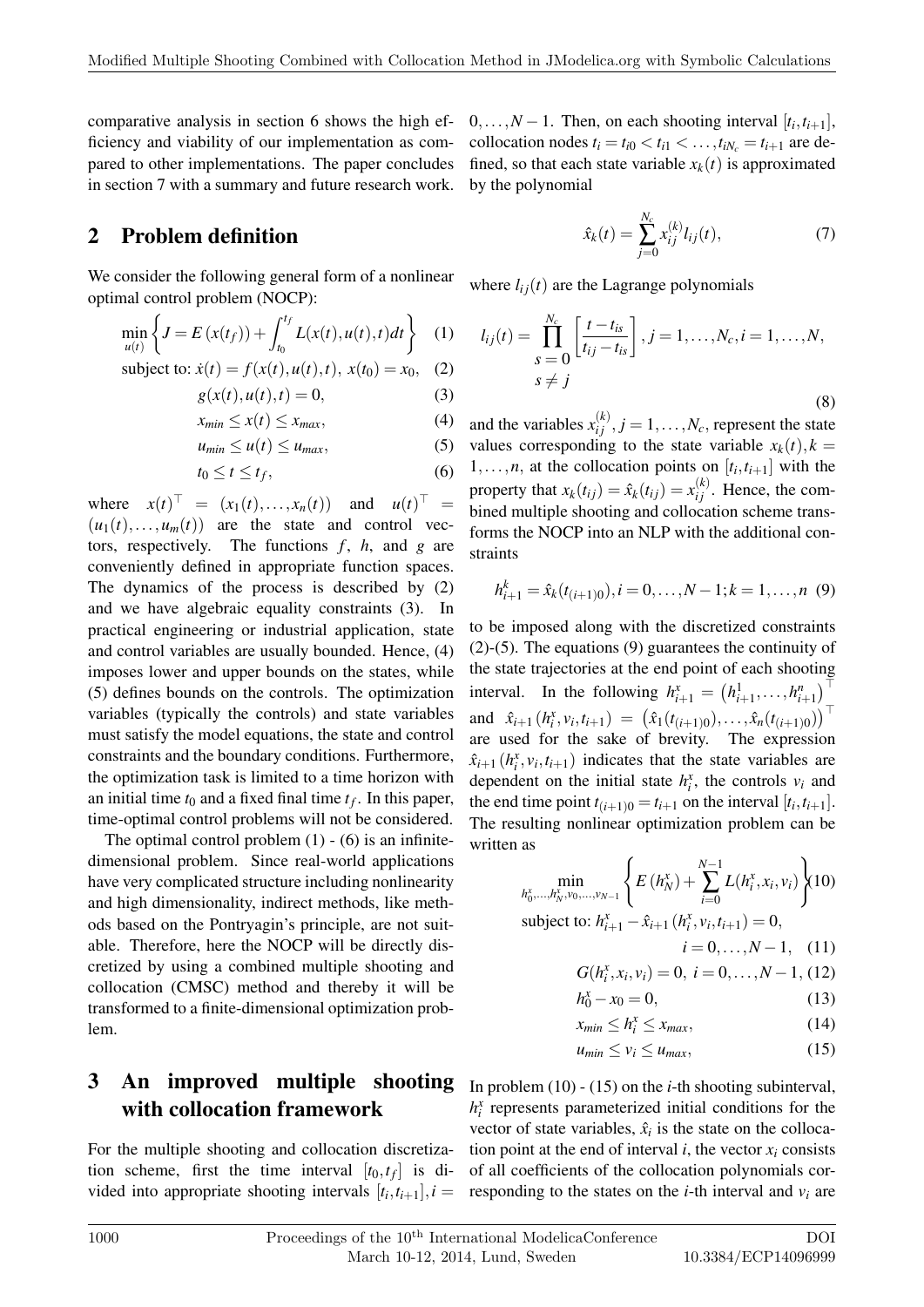parameterized control variables. The discretization of the states uses the Radau collocation method. Using the function *G*, equation (12) represents the discretized form of the equations (2, 3). The control variables are usually parameterized as piecewise constant functions. E.g., in each subinterval  $[t_i, t_{i+1}], i = 0, \ldots, N-1$ , the control variables are assumed to take constant values and the state trajectories will be approximated by the collocation method. The unique feature of CMSC lies in the fact that it utilizes the advantages of both multiple shooting and collocation methods. Detailed discussions on multiple shooting and collocation methods are found in [8, 9, 16].

In the objective  $(10)$  the variable x does not appear exclusively as an optimization variable. Hence, after appropriate aggregation of variables, at each step of the optimization algorithm, we can solve for *x* in terms of  $(h, v)$ , so that we have  $x(h, v)$ . In this way the equality constraints (12) can be eliminated by reducing the number of optimization variables. However, in this work, constraints on the coefficients of the collocation polynomials are not considered inside the collocation intervals, but only at the end-points of the intervals.

Therefore, the problem  $(10)$  -  $(15)$  can be equivalently written as

$$
\min_{h,v} F(h, x(h, v), v) \tag{16}
$$

subject to: 
$$
H(h, v) = 0
$$
 (17)

$$
x_{min} \le h \le x_{max} \tag{18}
$$

$$
u_{min} \le v \le u_{max}, \tag{19}
$$

where  $H$  in equation (17) provides a compact representation of the equations  $(11)$  -  $(13)$ . Consequently, to solve the nonlinear optimization problem (16) - (19) we use the state-of-the-art optimization solver Ipopt [19]. At each iteration of Ipopt, the nonlinear model equations are solved by using a local Newton algorithm along with a linear algebra solver for the determination of the Newton-steps to determine state variables for given values of *h* and *v*. Future investigations will consider the implementation of a globalized Newton method with appropriate linear algebra solvers.

All function values and gradients, required in the optimization framework, are pre-calculated and made available in symbolic form. Symbolic derivatives are calculated by using CasADi and stored in matrices or vectors to facilitate faster accessability. For this, it is needed to compute the sensitivities  $\frac{\partial F}{\partial v}$ ,  $\frac{\partial F}{\partial h}$ ∂*h* , ∂*H*  $\frac{\partial H}{\partial v}$ , and ∂*H* ∂*h* in symbolic representations. Further details are found in [17, 18].

The computational framework is summarized

graphically in Fig. 1 and Algorithm 1 provides a description in general terms. More detailed discussions on the CMSC method are found in [17, 18].

#### Algorithm 1 : A general CMSC

- 1: Input: Time horizon, number of subintervals, number of state and control variables, lower and upper bounds for the control and state variables, model equations, objective function, initial guesses, optimizer options.
- 2: Initialization of the NOCP
- 3: Define continuity and path constraints
- 4: Initialize the n-point collocation for each subinterval
- 5: Compute states at collocation points and sensitivities
- 6: Compute objective function and gradient
- 7: Compute constraint function values and Jacobian
- 8: Solve the equations of the Karush-Kuhn-Tucker (KKT) optimality conditions
- 9: if KKT condition not satisfied then
- 10: GOTO 3
- 11: else
- 12: STOP.
- 13: end if
- 14: Output: optimal state and control trajectories, optimal objective function value, number of iterations and CPU time.



Figure 1: : Combined multiple shooting and collocation (CMSC) framework

Algorithm 1 is general for CMSC from the work of [17, 18]. This work implements a modified and improved version of Algorithm 1. Hence, Algorithm 2 provides a modified CMSC.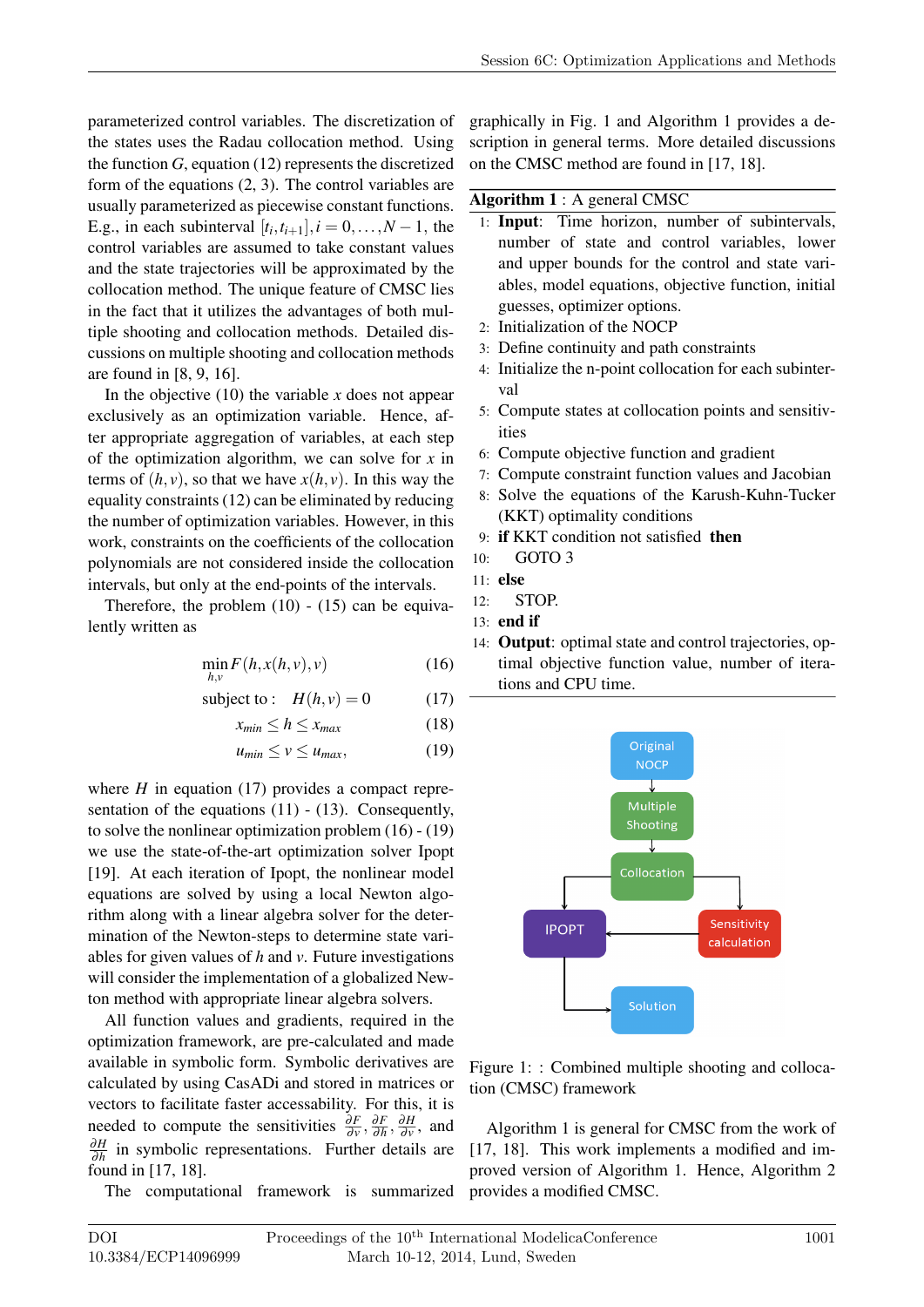#### Algorithm 2 : A modified CMSC

- 1: Input: Time horizon, number of subintervals, number of state and control variables, lower and upper bounds for the control and state variables, model equations, objective function, initial guesses, optimizer options, number of collocation points in subintervals, user-defined options, e.g., choice of a linear algebra algorithms, etc.
- 2: Calculate in symbolic form the Jacobian of the system and all directional derivatives.
- 3: Corresponding to the number of subintervals, states/controls, and collocation points, construct derivative matrices
- 4: Initialize and construct symbolic representations of the objective function and corresponding gradient.
- 5: Initialize and construct symbolic representation of the constraint functions and corresponding Jacobian.
- 6: Give an initial guess for the optimization variables
- 7: Set options for Ipopt to provide Hessian approximation, tolerance of the solution, and other user specified options.
- 8: Call the Ipopt solver
- 9: Call plotting routine and save the results.

The improvements provided in Algorithm 2 are:

- the symbolic pre-calculation to obtain representations for the values of the objective function, constraints, and corresponding sensitivities (Jacobians and derivatives),
- facilitate the use of several linear algebra algorithms to give the user a choice of options and improve the efficiency of computations,
- implementation on JModelica.org platform for a wider public accessibility.

Section 4 discusses the software implementation of Algorithm 2.

## 4 Framework and software components

In the framework shown in Fig. 2, the NOCP is modeled under JModelica.org using a Python script. Then the problem is discretized using our CMSC with the help of CasADi to obtain an NLP. Subsequently, CasADi is again invoked to generate symbolic expressions for the derivatives. Finally, JModelica.org invokes Ipopt to solve the NLP by using the precalculations. All problem definitions and our custom implementations are done using the Python programming language.



Figure 2: : Software framework

In the next subsections, we give a brief review on the software components.

#### 4.1 JModelica.org

JModelica.org [2] is a Modelica-based open source software platform for modeling and solving optimal control problems and implementation of userdeveloped algorithms. JModelica.org was first developed at the Department of Automatic Control, Lund University. Currently, it enjoys active support from the industry (Modelon AB) as well as academic and research institutions. Since JModelica.org is extensible through user-designed algorithms, we have decided to implement our algorithm under this framework. Among the salient features of JModelica.org are:

- support for mixed-language programming mode,
- easy and smoother integrability of custom numerical libraries,
- support for object-oriented modeling based on Modelica,
- wider public access owing to simpler user interfaces.

#### 4.2 CasADi

CasADi is an open source software library for symbolic automatic differentiation of functions [5]. CasADi uses computer algebra techniques to implement the forward and adjoint automatic differentiation techniques and facilitate the pre-computation of gradients and Jacobian of objective functions and constraints, respectively.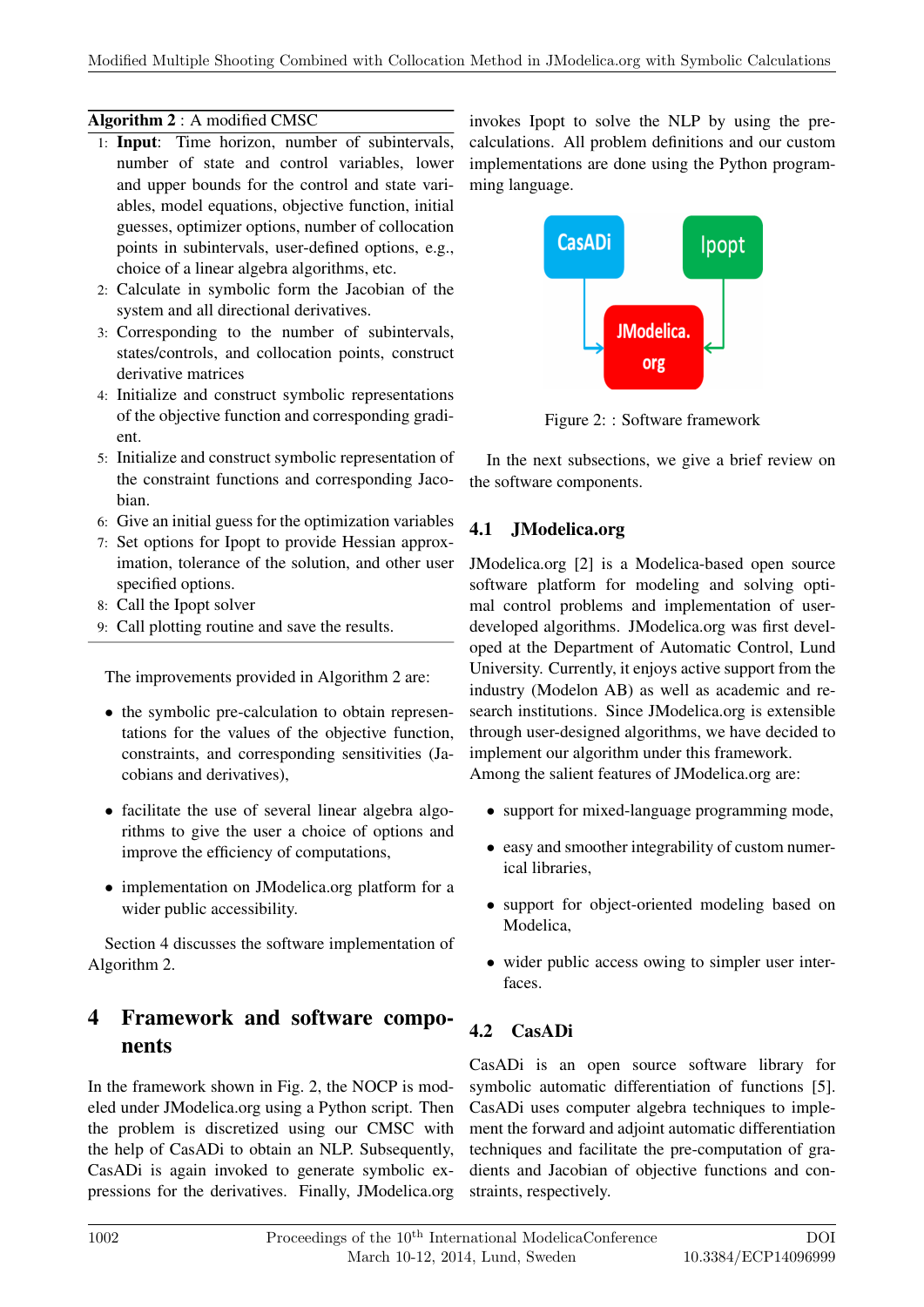One of the major features of CasADi is its high integrability to widely available open source numerical libraries and optimization solvers. CasADi is written using C++ programming language. However, it can be interfaced to numerical solvers based on various programming language implementations, e.g., C, C++, Python, FORTRAN, etc. The recent integration of CasADi to the JModelica.org platform [4] is one proof for its high integrability and applicability for the solution of complex optimal control problems. Therefore, in our implementation, we have exploited the potential of CasADi for symbolic pre-computation of derivatives in order to improve the efficiency of computations.

#### 4.3 Ipopt

Ipopt is a software implementation of an interior point algorithm coupled with a filter line-search algorithm [19]. Ipopt is a state-of-the-art solver for large-scale NLP problems. Consequently, it facilitates the efficient solution of large-scale optimal control problems using the "first discretize, then optimize" approach.

In general, Ipopt can be used to solve NLP problems of the form

$$
\min_{x \in R^n} f(x) \tag{20}
$$

subject to :

$$
g_{min} \le g(x) \le g_{max}, \qquad (21)
$$
  

$$
x_{min} \le x \le x_{max}, \qquad (22)
$$

where  $f(x) : \mathbb{R}^n \to \mathbb{R}$  is the objective function, and  $g(x): \mathbb{R}^n \to \mathbb{R}^m$  is the constraint function. The vectors  $x_{min}$  and  $x_{max}$  are the bounds on the variables x, and the vectors *gmin* and *gmax* denote the lower and upper bounds on the constrained function  $g(x)$ . Furthermore, equality constraints can also be stated in the above formulation by setting the corresponding components of *gmin* and *gmax* to the same value. The functions  $f(x)$  and  $g(x)$  can be nonlinear and non-convex. Theoretically,  $f(x)$  and  $g(x)$  are required to be twice continuously differentiable. However, Ipopt is capable of working with first order information, so that Hessian matrices can be approximated numerically.

### 5 Case studies

To investigate the performance of the modified Algorithm 2 with 160 subintervals. In the next sec-

#### 5.1 A nonlinear batch-reactor

The system has two state variables  $x_1(t)$  and  $x_2(t)$  (corresponding to concentrations of two species) and one control variable  $u(t)$  (reaction temperature). The objective of this benchmark problem is to achieve a maximum product output of  $x_2(t_f)$ . The NOCP is formulated as follows:

$$
\max_{u(t)} x_2(t_f) \tag{23}
$$

subject to :

$$
\dot{x}_1(t) = -\left(u(t) + \frac{u^2(t)}{2}\right) \cdot x_1(t), \ (24)
$$

$$
\dot{x}_2(t) = u(t) \cdot x_1(t),\tag{25}
$$
\n
$$
x_1(t_0) = 1\tag{26}
$$

$$
x_1(t_0) = 1,
$$
 (20)  

$$
x_2(t_0) = 0.
$$
 (27)

$$
0 \leq \left(\begin{array}{c} x_1(t) \\ x_2(t) \end{array}\right) \leq 1,\tag{28}
$$

$$
0 \le u(t) \le 5, \tag{29}
$$

$$
0 \le t \le 1. \tag{30}
$$

The objective function in equation (23) describes the amount of output of the second species at the final time. This example has been also studied in [6, 14, 17, 18].

 $\left(x_2(t)\right)$ 



Figure 3: : Optimal solution of the NOCP (23) - (30)

method, the following two case studies are considered. tion we will present a comparative analysis of results The results shown in the Fig. 3 is obtained by using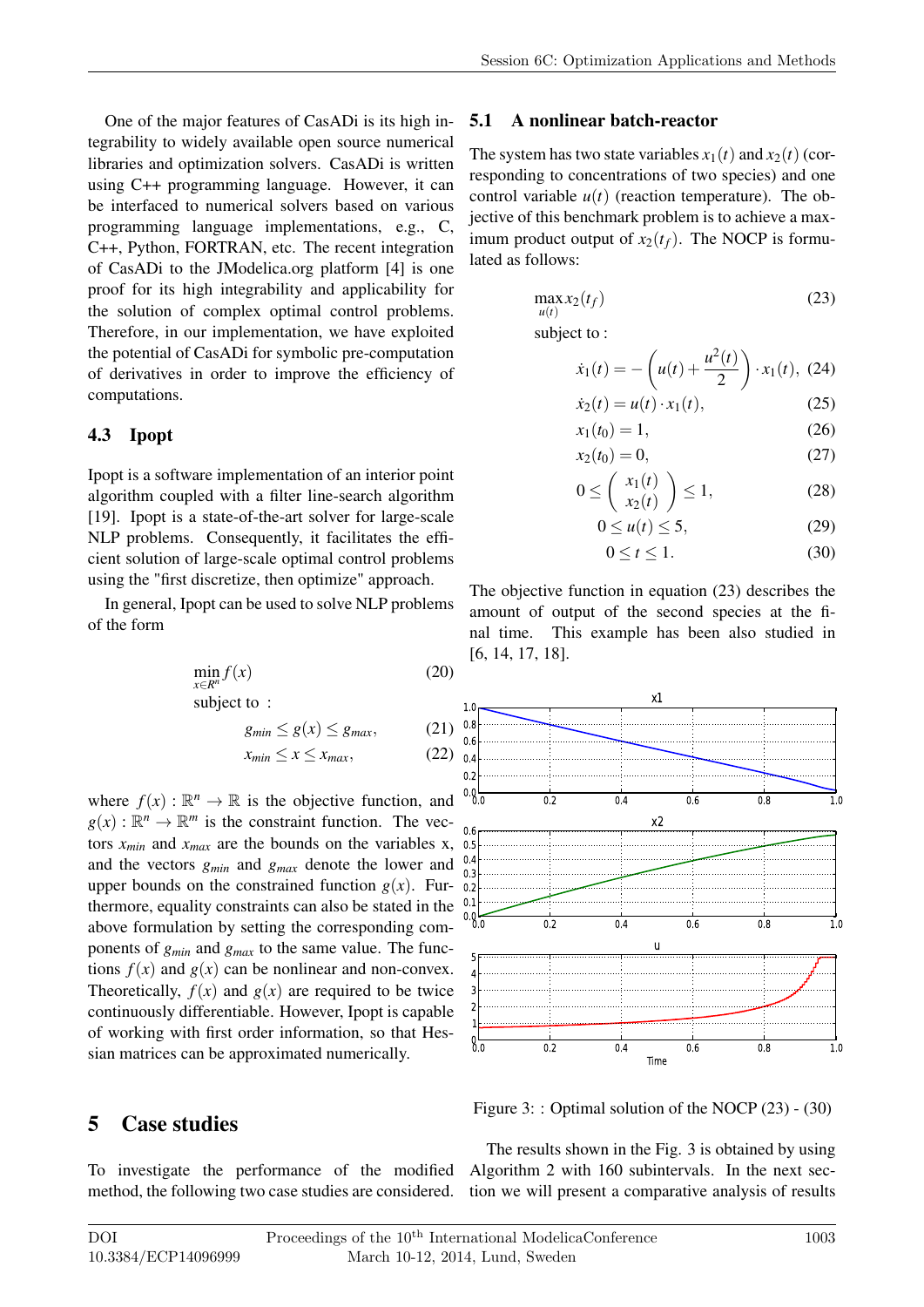obtained from our Algorithm 2 and similar solution methods of other authors.

#### 5.2 A satellite control problem

A nonlinear optimal control problem of a rigid satellite initially undergoing a tumbling motion is considered. The problem data are given as follows [17]:

- $I_1 = 10^6$ ,  $I_2 = 833333$ ,  $I_3 = 916677$  represent principal moments of inertia, respectively
- $T_{1s} = 550, T_{2s} = 50, T_{3s} = 550$  are time constants
- Initial states:  $x_1(0) = 0$ ,  $x_2(0) = 0$ ,  $x_3(0) = 0$ ,  $x_4(0) = 1, x_5(0) = 0.01, x_6(0) = 0.005,$  $x_7(0) = 0.001$
- Time horizon:  $[t_0, t_f] = [0, 100]$
- Fixed terminal state: *x* > *<sup>t</sup><sup>f</sup>* = (0.70106,0.0923,0.56098,0.43047,0,0,0)

The aim of the optimal control is to determine the torques that bring the satellite to rest in the specified time  $t_f = 100$ , while minimizing the performance index. The NOCP is defined as follows [17]:

$$
\min_{u(t)} \left\{ ||x(t_f) - x_f||^2 + \frac{1}{2} \int_{t_0}^{t_f} ||u||^2 dt \right\}
$$
 (31)

subject to: 
$$
\dot{x}_1 = \frac{1}{2} (x_5x_4 - x_6x_3 + x_7x_2)
$$
 (32)

$$
\dot{x}_2 = \frac{1}{2} \left( x_5 x_3 + x_6 x_4 - x_7 x_1 \right) \tag{33}
$$

$$
\dot{x}_3 = \frac{1}{2} \left( -x_5 x_2 + x_6 x_1 - x_7 x_4 \right) \tag{34}
$$

$$
\dot{x}_4 = -\frac{1}{2} \left( x_5 x_1 + x_6 x_2 + x_7 x_3 \right) \tag{35}
$$

$$
\dot{x}_5 = \frac{(I_2 - I_3)x_6x_7 + T_{1s}u_1}{I_1} \tag{36}
$$

$$
\dot{x}_6 = \frac{(I_3 - I_1)x_7x_5 + T_{2s}u_2}{I_2} \tag{37}
$$

$$
\dot{x}_7 = \frac{(I_1 - I_2)x_5x_6 + T_{3s}u_3}{I_3}.
$$
 (38)

Here  $x^{\dagger}(t) = (x_1(t),...,x_7(t))$  is the state vector and  $u^{\dagger}(t) = (u_1(t), u_2(t), u_3(t))$  is the control vector of the torques acting for the respective body-principle axes. The model equations  $(32)$  -  $(35)$  are the kinematic equations associated to the orientation and (36) - (38) are the dynamic equations associated to the motion of the satellite. The state variables  $x_1(t) - x_4(t)$  are the Euler parameters and  $x_5(t) - x_7(t)$  are the angular rates.

To solve this problem using Algorithm 2, we divide the time horizon into 50 subintervals and use a 3-point collocation on each subinterval. This leads to an NLP with 507 variables and 357 constraints. The results of our implementation are depicted in Figs. 4 - 6.



Figure 4: : Optimal states  $x_1 - x_4$ 



Figure 5:: Optimal states  $x_5 - x_7$ 

It takes 291 milliseconds of CPU time for the computation and the obtained optimal value of the objective function is 0.463968. In contrast, the optimal value of the objective function in [17] is 0.468287 obtained in 531 milliseconds of CPU time.

## 6 Comparative analysis

In this section we use the problem  $(23)$  -  $(30)$  for the purpose of comparison. Tables 1 - 4 present results obtained from similar, but different optimization methods. Note, that these results have been obtained using different computational platforms. Nevertheless, some ideas can be gained by observing the results obtained.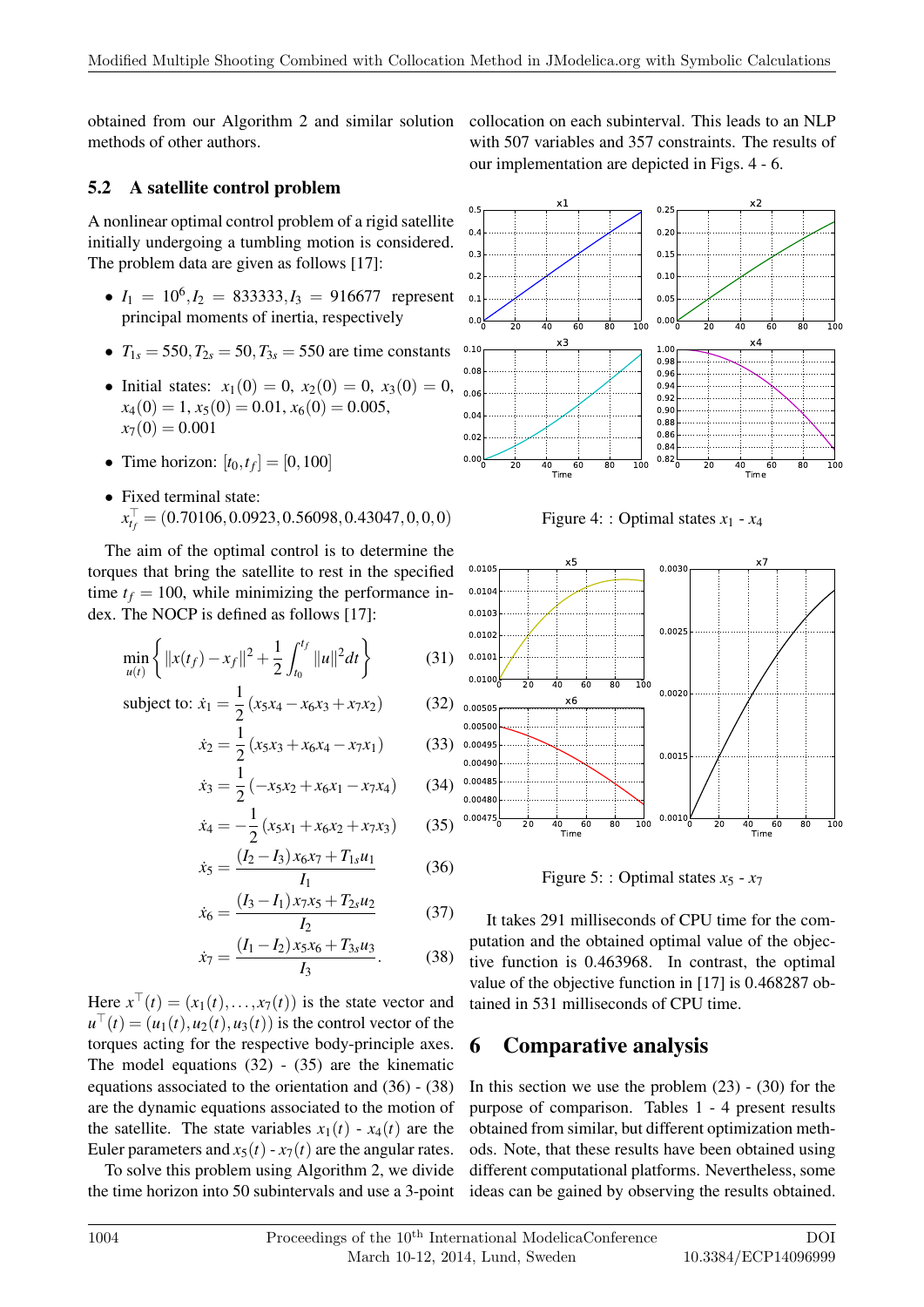

Figure 6:: Optimal controls  $u_1(t), u_2(t), u_3(t)$ 

However, our modified CMSC algorithm is comparable to the collocation algorithm suggested in [15], since the implementation in [15] and of our modified CMSC are both done on the same type of computer with 3.2 GHz CPU frequency.

Table 1: CPU time (in milliseconds)

| Number of    | Modified    | <b>CMSC</b> | Collocation | Multiple Shooting [14] |                                |
|--------------|-------------|-------------|-------------|------------------------|--------------------------------|
| subintervals | <b>CMSC</b> | $[17]$      | $[15]$      | Unc., Sp.              | $\overline{\text{Con.}}$ , Co. |
|              |             | 188         |             |                        |                                |
| 10           |             | 290         |             |                        |                                |
| 20           |             | 350         | 12          |                        |                                |
| 40           | 12          | 480         | 20          | 12                     | 17                             |
| 80           | 24          | 547         | 48          | 24                     | 57                             |
| 160          | 40          | 735         | 102         | 58                     | 341                            |
| 320          | 81          | NaN         | 268         | 159                    | 2717                           |

In Tables 1 and 2

• Unc.: uncondensed SQP,

• Con.: condensed SOP,

• Sp.: Block structured OP solver using MA57 • Co.: Matrix condensing and dense QP solver qpOASES [11].

Table 2: Number of iterations

| $10010 - 11011001 - 1001001010$ |             |             |             |                        |           |
|---------------------------------|-------------|-------------|-------------|------------------------|-----------|
| Number of                       | Modified    | <b>CMSC</b> | Collocation | Multiple Shooting [14] |           |
| subintervals                    | <b>CMSC</b> | $[17]$      | [15]        | Unc., Sp.              | Con., Co. |
|                                 | 14          | 16          |             |                        |           |
| 10                              | 16          | 21          | 24          |                        |           |
| 20                              | 19          | 21          | 21          | a                      |           |
| 40                              | 22          | 25          | 20          | 10                     | 10        |
| 80                              | 27          | 23          | 23          | 10                     | 11        |
| 160                             | 18          | 23          | 23          | 12                     | 12        |
| 320                             | 14          | 27          | າາ          | 12                     | 14        |

As shown in Tables 1 and 2, the modified CMSC method performs more efficient, both in terms of CPU time and number of iterations, as compared to pure simultaneous (collocation) method. This facilitates the future use of Algorithm 2 for the model predictive control scheme on longer prediction horizons.

Considering Table 3, for the discretization using 5 subintervals, the collocation scheme of [15] provides lower function values as compared to Algorithm 2, but the CPU time of the modified CMSC method is better than the one reported in [17].

| Table 3: Comparative results from discretization |  |  |
|--------------------------------------------------|--|--|
| (5 subintervals)                                 |  |  |

|                       | Objective | Number of    | Number of   |
|-----------------------|-----------|--------------|-------------|
|                       | function  | optimization | constraints |
|                       |           | variables    |             |
| Modified CMSC         | 0.56817   | 17           | 12          |
| CMSC by [17]          | 0.56817   | 18           | 12.         |
| Collocation algorithm | 0.57302   | 101          | 86          |
| by $[15]$             |           |              |             |
| Multiple              | 0.56838   | 18           | 10          |
| shooting by [14]      |           |              |             |

| Table 4: Comparative results from discretization |  |
|--------------------------------------------------|--|
| (160 subintervals)                               |  |

|                       | Objective | Number of    | Number of   |
|-----------------------|-----------|--------------|-------------|
|                       | function  | optimization | constraints |
|                       |           | variables    |             |
| Modified CMSC         | 0.57354   | 482          | 322         |
| CMSC by [17]          | 0.57354   | 483          | 322         |
| Collocation algorithm | 0.57354   | 3046         | 2566        |
| by $[15]$             |           |              |             |
| Multiple              | 0.57354   | 483          | 320         |
| shooting by [14]      |           |              |             |

As shown in Table 4, our Algorithm 2 shows a higher performance in terms of CPU time as compared to all presented algorithms, still obtaining the the same objective function value as reported by other authors.

### 7 Conclusion and future work

This paper presents the first prototype of a modified combined multiple shooting and collocation method. The major difference from the original version of the CMSC approach in [17, 18] consists in using precalculated derivatives and their symbolic representation. That is, in every iteration of the optimization algorithm, sensitivities are automatically available without further calculations. The optimizer is provided with symbolic derivatives which are to be evaluated at the given iterate. This leads to accurate results with speedup of the overall computation time.

This preliminary investigation shows that the implemented algorithm has a competitive performance compared to other similar investigations. There is also a potential for parallel implementation of the proposed algorithm, whereby constraints to be considered on the coefficients of the collocation polynomials inside the shooting intervals. Furthermore, the modified CMSC method will be implemented to work directly with Modelica models along with a choice of local and global nonlinear equation solvers. Hence, the proposed framework will be refined to make it highly transparent, so that end-users can solve various types of applied optimal control problems. In addition, the algorithm will be extended to handle nonlinear model predictive control (NMPC) problems.